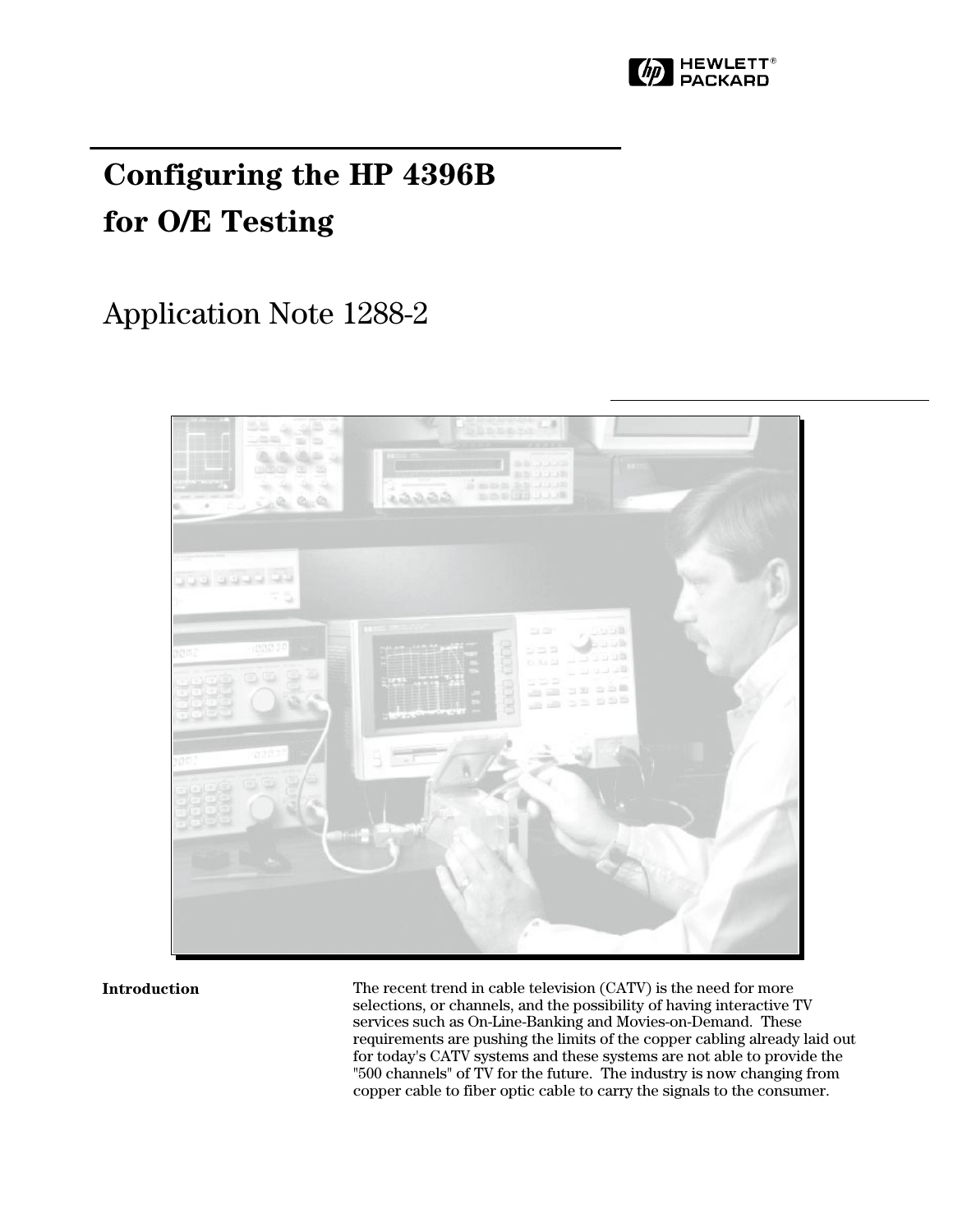|                     | The fiber optic cable carries the channel information as light signals, but<br>all major TV equipment works upon electrical signals. Hence, tomorrow's<br>CATV systems needs both electrical-to-optical converters (E/O) and<br>optical-to-electrical (O/E) converters. An O/E converter changes light<br>signals to electrical signals, and an E/O converter does the reverse.                                                                                                                                                                                                                                                                                                                                                                                                                                                                                                                                                       |
|---------------------|---------------------------------------------------------------------------------------------------------------------------------------------------------------------------------------------------------------------------------------------------------------------------------------------------------------------------------------------------------------------------------------------------------------------------------------------------------------------------------------------------------------------------------------------------------------------------------------------------------------------------------------------------------------------------------------------------------------------------------------------------------------------------------------------------------------------------------------------------------------------------------------------------------------------------------------|
|                     | These converters need to be tested for conversion flatness and efficiency.<br>A converter with too much ripple can cause distortions in the TV channels<br>audio or video signals, which will show on the TV screen. A converter<br>with low efficiency, or gain, can lead to low signal-to-noise ratio, which<br>would cause "snow" on the TV. A converter without flat group delay will<br>affect the quality of the audio and color of the channel.                                                                                                                                                                                                                                                                                                                                                                                                                                                                                |
|                     | There is a myriad of tests performed on these converters; this paper will<br>concentrate solely on the test system setup for O/E converter test, using<br>the HP 4396B 1.8 GHz Combination Analyzer.                                                                                                                                                                                                                                                                                                                                                                                                                                                                                                                                                                                                                                                                                                                                  |
| <b>The HP 4396B</b> | The HP 4396B combines a network analyzer (NA), spectrum analyzer (SA),<br>and impedance analyzer (ZA) into a single instrument. This combination<br>allows for some major advantages:                                                                                                                                                                                                                                                                                                                                                                                                                                                                                                                                                                                                                                                                                                                                                 |
|                     | 1. Reduced capital equipment cost — The HP 4396B costs less than a<br>comparable network analyzer and spectrum analyzer if they were<br>purchased separately.<br>2. Simplicity — The HP 4396B is simpler to use. The front panel interface is<br>always the same for every mode of the combination analyzer. Knowing<br>how to operate the HP 4396B means you can operate 3 analyzers without<br>constantly connecting and reconnecting the cables.<br>3. Accuracy — The HP 4396B uses the latest digital signal processing (DSP)<br>techniques to enhance its performance. The HP 4396B has digital<br>bandwidth filters and a stepped FFT technique for speed and accuracy.<br>4. <b>Power</b> — The HP 4396B has several powerful functions to enhance your<br>testing capabilities, such as List Sweep, a built-in floppy disk drive (FDD),<br>and a controller capability with HP IBASIC to automate testing or test<br>systems. |
|                     | HP IBASIC allows for convenient control of the HP 4396B and automates<br>testing. In this note, HP IBASIC is used to determine the offset factors for<br>the E/O converter. In order to test an O/E converter, an optical system or<br>an E/O converter must be characterized. These characteristics are placed<br>into the HP 4396B memory array and subtracted from the actual E/O-O/E<br>measurement to obtain the O/E parameters.                                                                                                                                                                                                                                                                                                                                                                                                                                                                                                 |
|                     | The HP 83400 series of Lightwave Sources are excellent E/O converters,<br>with modulation bandwidths from 300 kHz to 3 GHz. They come provided<br>with a disk of calibrated conversion parameters specific to each individual<br>unit.                                                                                                                                                                                                                                                                                                                                                                                                                                                                                                                                                                                                                                                                                                |
|                     | With an IBASIC program, the HP 4396B can read the E/O instrument disk<br>and interpolate the conversion parameters for any bandwidth of interest.<br>The HP IBASIC program will then put into the HP 4396B memory array the<br>E/O conversion parameters. This HP IBASIC program is available from<br>your local HP field sales representative upon request. (See Appendix for<br>program listing.)                                                                                                                                                                                                                                                                                                                                                                                                                                                                                                                                   |
|                     | Conversely, the HP 83410 series of Optical Receivers can be used to<br>characterize an E/O system. Instead of using a calibrated E/O for the test<br>system, a calibrated O/E can be used to find the characteristics of the E/O                                                                                                                                                                                                                                                                                                                                                                                                                                                                                                                                                                                                                                                                                                      |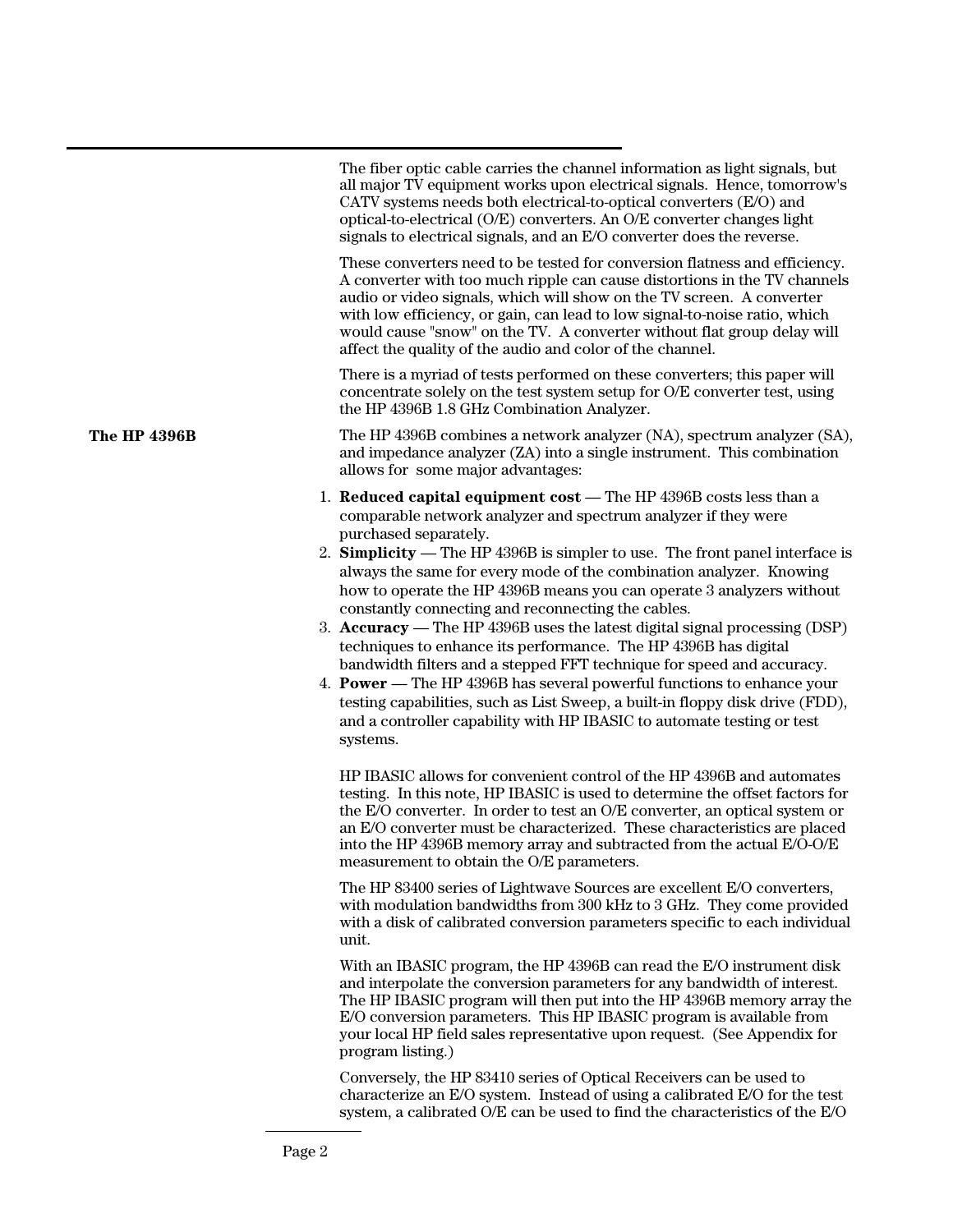



**Figure 1. Conversion Flatness for the HP 83400B**

**The HP 4396B for testing O/E Conversion Flatness**

One of the first tests of an O/E converter is magnitude and group delay flatness, also called conversion flatness. Conversion flatness indicates whether the device converts signals from light to electricity in a manner that is relatively flat over a given bandwidth. For TV signals, a channel bandwidth is 6 MHz.

The system layout is given in Figure 2. The output from the network analyzer source is split; half the signal is returned to the analyzer's reference port, while the other half goes to the E/O converter. The optical output from the E/O is connected via fiber optic cable to the O/E converter (DUT). The electrical output of the O/E is the sent on to the Analyzer's transmission port. An S-parameter test set can also be used to make full 2-port S parameter measurements, although E/O converter will remain the same in every measurement.



**Figure 2. Network Analysis System Setup.**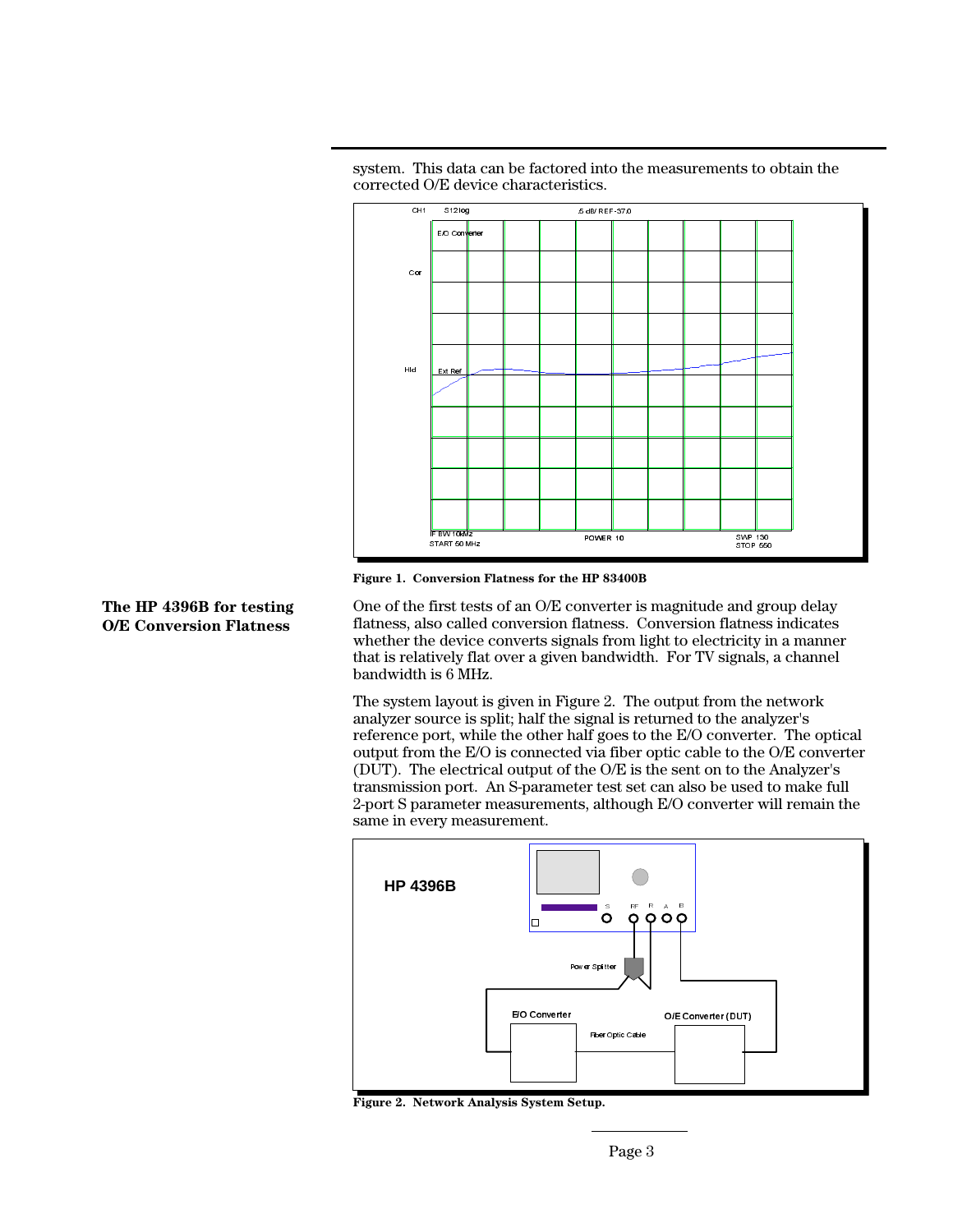After completing a THRU calibration by bypassing the E/O and O/E converters, the system is ready to make measurements. The calibrated data measured by the analyzer is the total conversion of both the E/O and the O/E converters. To get just the O/E converter conversion data, the analyzer will then subtract the conversion parameters of the E/O converter. The resultant trace, DATA - MEMORY, is the conversion flatness of the DUT. A sample Conversion Flatness result is given in Figure 3.

The HP 4396B has a full vector network analyzer, which means it processes phase information in its measurements. The phase information combined with the frequency information results in group delay information.



**Figure 3. Corrected O/E Converter Amplitude Flatness.**

The HP 4396B has a powerful spectrum analyzer inside. It has a dedicated Spectrum Input Port, and can also monitor the spectrum from the R, A, or B ports. A spectrum analyzer allows spectral testing of a component for Carrier-to-Noise (C/N), Harmonics, Hum, and Composite Triple Beat (CTB). A system schematic for CTB testing is shown in Figure 4. Separate signal generators are necessary to drive the E/O converter.



**Figure 4. Spectrum Analysis IMD Test Setup**

## **The HP 4396B Spectrum Analyzer**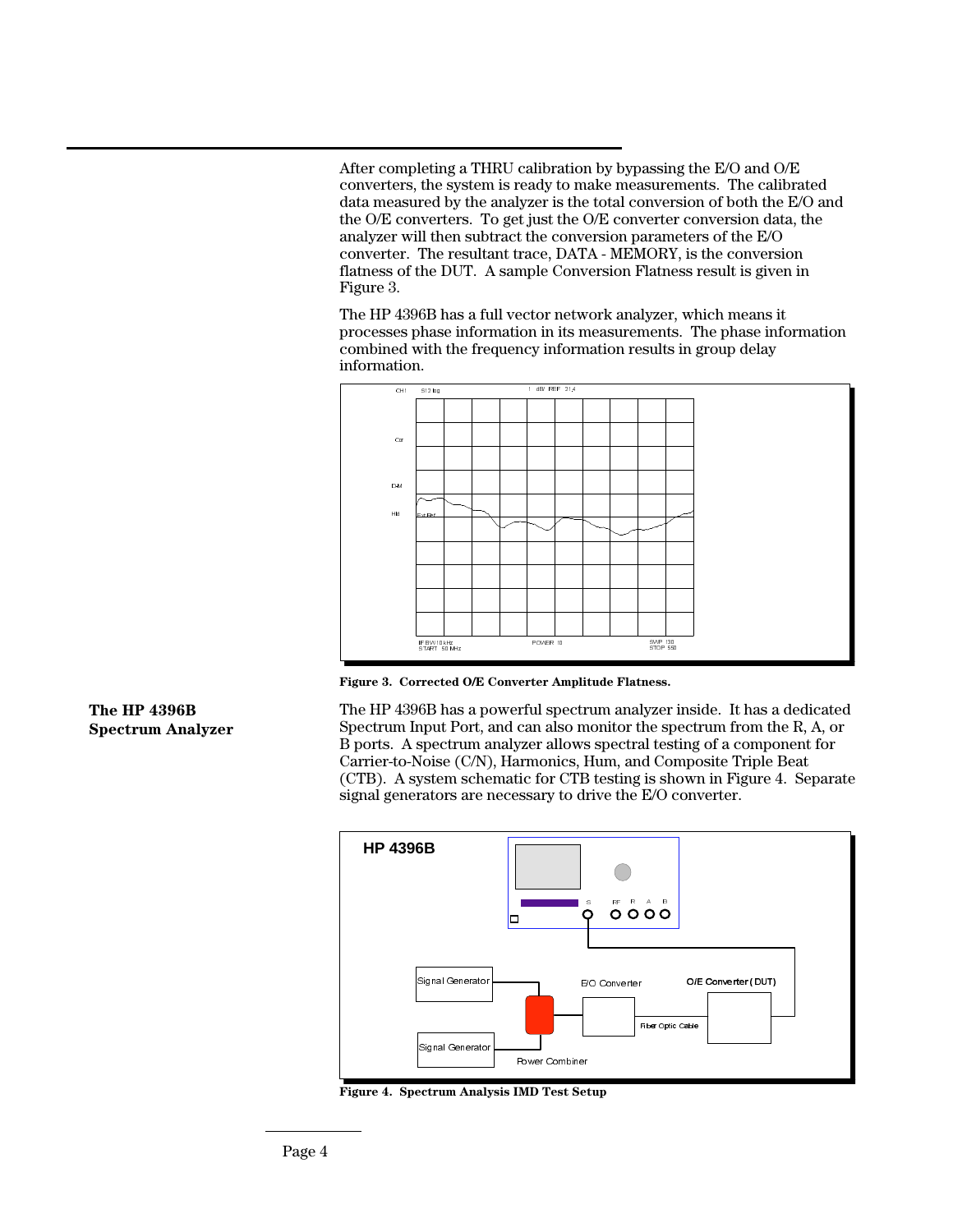In Figure 4, only one E/O converter is used with the two signal generators combined at the input to the E/O. Depending on the specifications of the E/O, two E/O converters can be used: one attached to the output of each signal generator, with an optical combiner to combine them before the input to the O/E under test. A screen from a CTB test is shown in figure 5.



**Figure 5. Spectrum Analyzer CTB Test Results**

C/N measures the amount of signal present compared to the amount of noise on the signal. Too little C/N means "snow" on the TV screen. CTB measures the amount of distortion from in-channel signals that "leaks" to other channels. This is called crossmodulation or crossmod, and typically is represented by jittery diagonal lines on the TV. Hum measures the AM modulation of the signal carrier due to the electrical power system. The TV picture will show overlaid horizontal if too much hum is present.

The HP 4396B fits in perfectly for testing CATV components, electrically and optically. The use of the calibrated Optical Transmitters and Receivers allows for manufacturing test of O/E converters. The HP 4396B has a third analyzer in it, an impedance analyzer for measuring passive components. This triple functionality of the HP 4396B also makes it a very useful tool for R&D engineers making CATV components.

**Conclusion**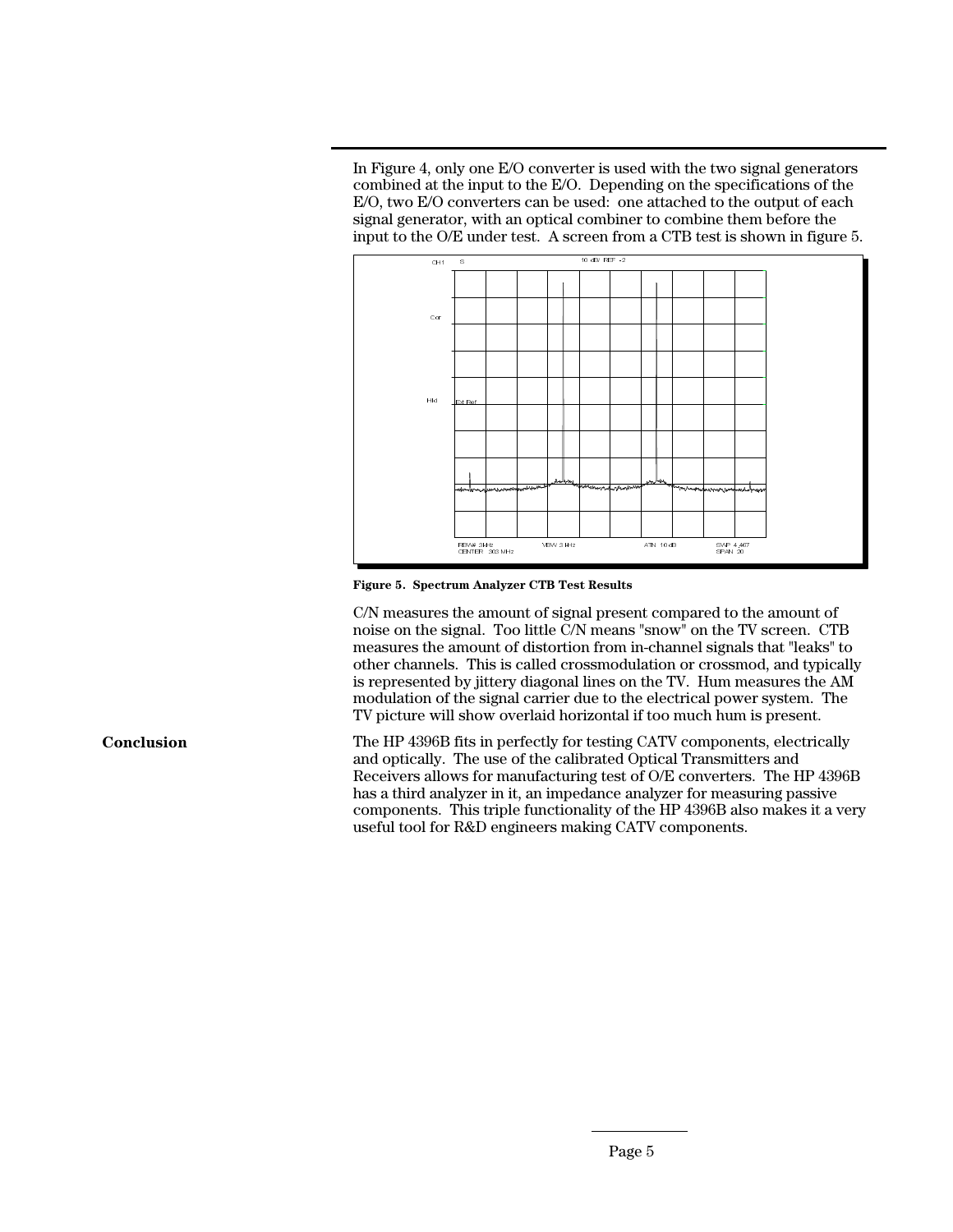| <b>Appendix</b>                                                                                                                                                                                                                                                                                                                                                                                                                                           | 10410<br>IF Points<>Pnts OR Sta<>Strt OR Sto<>Stp<br><b>THEN</b>                                                                                                                                                                                          |
|-----------------------------------------------------------------------------------------------------------------------------------------------------------------------------------------------------------------------------------------------------------------------------------------------------------------------------------------------------------------------------------------------------------------------------------------------------------|-----------------------------------------------------------------------------------------------------------------------------------------------------------------------------------------------------------------------------------------------------------|
| <b>Program Listing</b>                                                                                                                                                                                                                                                                                                                                                                                                                                    | 10420<br><b>GOSUB Correction</b><br>END IF<br>10430                                                                                                                                                                                                       |
| 10000 ! Program to be run by HP4396B internal<br><b>IBASIC</b>                                                                                                                                                                                                                                                                                                                                                                                            | 10440 END LOOP<br>10450 STOP                                                                                                                                                                                                                              |
| 10010 ! This program uses the correction factors for<br>10020 ! an HP83411C lightwave receiver as found                                                                                                                                                                                                                                                                                                                                                   | 10460!<br>10470 Correction:!<br>10480 BEEP                                                                                                                                                                                                                |
| on<br>10030 ! the floppy disc shiped with the HP83411C<br>for                                                                                                                                                                                                                                                                                                                                                                                             | 10490<br>Ţ<br>10500<br>! Save new Points, Sta and Sto values                                                                                                                                                                                              |
| 10040<br>! use with an HP8702.<br>10050<br>! The name of the file to be used must be<br>10060 ! entered below.<br>10070 ! At startup and whenever the start frequency,<br>10080 ! the stop frequency or the number of points is<br>10090<br>! changed this program will re-calculate the<br>10100 ! correction data for the HP83411C and store<br>10110 ! this data in the so called memory array of<br>10120 ! the HP4396B after which DATA+MEMORY<br>is | 10510<br>10520<br>Pnts=Points<br>10530<br>Strt=Sta<br>10540<br>Stp=Sto<br>10550<br>10560 OUTPUT @Hp4396;";MEAS S21"<br>! Meas<br>S <sub>21</sub><br>OUTPUT @Hp4396;";HOLD"<br>10570<br>! Stop<br>sweep<br>OUTPUT @Hp4396;";DISA ALLB"<br>10580<br>! Claim |
| ! selected for display. This way all displayed<br>10130<br>! data is corrected for the HP83411C.<br>10140<br>10150 REM<br>10151 COM /Ampl_phase/                                                                                                                                                                                                                                                                                                          | display<br>10590<br>Ţ<br>10600<br><b>PRINT</b><br>10610<br><b>PRINT</b><br>10620<br>Ţ                                                                                                                                                                     |
| Ampl(1:101,1:2), Phase(1:101,1:2), Delay<br>INTEGER One_point, Err, Error<br>10160<br>10170 REAL Points, Pnts<br>10180 REAL Strt, Stp, Sta, Sto<br>10190 REAL Dat(1:801,1:2)<br>10200<br>DIM Err\$[256], Error\$[256], Filename\$[256]<br>10210<br>J.                                                                                                                                                                                                     | 10630<br><b>GOSUB Err</b><br>10640<br>10650<br>IF Error=0 THEN<br>10660<br>10670<br>! Get correction values from disc.<br>10680                                                                                                                           |
| 10220<br>================================                                                                                                                                                                                                                                                                                                                                                                                                                 | 10690<br>Read_floppy(Filename\$,Error,Error\$)<br>END IF<br>10700<br>10710<br>J.                                                                                                                                                                          |
| Filename\$="" ! Enter filename here<br>10230<br>10240<br>====================<br>========                                                                                                                                                                                                                                                                                                                                                                 | 10720<br>IF Error=0 THEN<br>10730<br><b>PRINT</b><br>10740<br><b>PRINT</b><br>10750<br><b>PRINT</b>                                                                                                                                                       |
| 10250<br>10251<br>Delay=0<br>10252                                                                                                                                                                                                                                                                                                                                                                                                                        | 10760<br>PRINT "RE-CALCULATING HP83411C<br><b>CORRECTION CURVE"</b><br>10770<br><b>PRINT</b><br>PRINT USING "K,10D"; "Start frequency<br>10780                                                                                                            |
| 10260 RAD<br>10270<br>10280 ASSIGN @Hp4396 TO 800                                                                                                                                                                                                                                                                                                                                                                                                         | :";Sta<br>PRINT USING "K,10D"; "Stop frequency<br>10790<br>:";Sto                                                                                                                                                                                         |
| 10290<br>ASSIGN @Bin TO 8;FORMAT OFF<br>10300<br>10310<br>ON KEY 1 LABEL "RETRY CAL" GOSUB                                                                                                                                                                                                                                                                                                                                                                | PRINT "Number of points :"; Points<br>10800<br>10810<br>10820<br>Calculate new correction by interpolation                                                                                                                                                |
| Calkey<br>10320<br>10330<br><b>LOOP</b><br>10340<br>OUTPUT @Hp4396;";POIN?"<br>$!#$ of<br>datapoints                                                                                                                                                                                                                                                                                                                                                      | 10830<br>10840<br>Mkd(Strt, Stp, Pnts, Dat(*))<br>10850<br>10860<br>Send data header information                                                                                                                                                          |
| ENTER @Hp4396;Points<br>10350<br>10360<br>! Start<br>OUTPUT @Hp4396;"STAR?"                                                                                                                                                                                                                                                                                                                                                                               | 10870<br>OUTPUT @Hp4396 USING<br>10880<br>"#,K";";FORM3;INPUDATA "                                                                                                                                                                                        |
| frequency<br>10370<br>ENTER @Hp4396;Sta<br>10380<br>OUTPUT @Hp4396;"STOP?"<br>! Stop                                                                                                                                                                                                                                                                                                                                                                      | 10890<br>OUTPUT @Hp4396 USING<br>"#,K,6Z";"#6",Points*16<br>10900                                                                                                                                                                                         |
| frequency<br>ENTER @Hp4396;Sto<br>10390<br>10400<br>Ţ                                                                                                                                                                                                                                                                                                                                                                                                     | 10910<br>Send data and manipulate.<br>10920<br>10930<br><b>GOSUB Send</b><br>! To DATA arrays                                                                                                                                                             |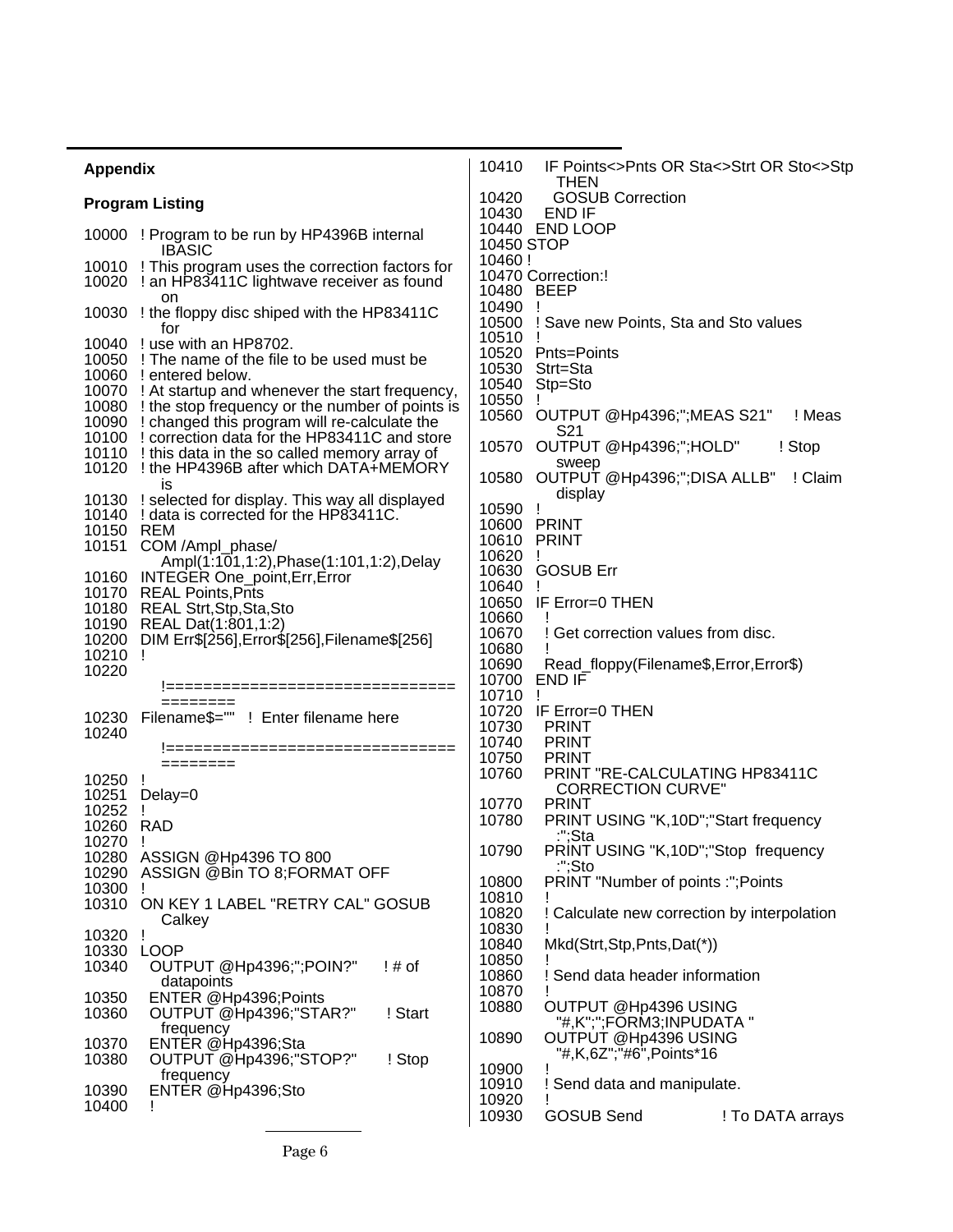| OUTPUT @Hp4396;";DATMEM" ! To<br>10940<br><b>MEMORY</b> arrays          |  |
|-------------------------------------------------------------------------|--|
| OUTPUT @Hp4396;";SAVC"<br>10950<br>ļ<br>Re-calculate CAL                |  |
| OUTPUT @Hp4396;";MATH DPLM" ! Disp<br>10960<br><b>DataPLusMem</b>       |  |
| <b>END IF</b><br>10970<br>10980<br>Ţ                                    |  |
| 10990<br>IF Error THEN                                                  |  |
| 11000<br>$Error = 0$                                                    |  |
| OUTPUT @Hp4396;";DISA HIHB"! Claim<br>11010                             |  |
| 50% display<br>Ţ<br>11020                                               |  |
| <b>PRINT Error\$</b><br>11030                                           |  |
| 11040<br>PRINT                                                          |  |
| PRINT "Correction failed. Check :"<br>11050                             |  |
| 11060<br>PRINT                                                          |  |
| PRINT "- START frequency"<br>11070                                      |  |
| PRINT "- STOP frequency"<br>11080                                       |  |
| PRINT "- NUMBER of POINTS"<br>11090                                     |  |
| 11100<br>PRINT                                                          |  |
| PRINT "and change to correct values."<br>11110<br>11120                 |  |
| PRINT "OR press RETRY CAL to retry with<br>current values."             |  |
| I<br>11130                                                              |  |
| OUTPUT @Hp4396;";KEY 47" ! System<br>11140                              |  |
| menu<br>11150<br>! IBASIC                                               |  |
| OUTPUT @Hp4396;";KEY 0"<br>OUTPUT @Hp4396;";KEY 6"<br>! ON KEY<br>11160 |  |
| <b>LABELS</b>                                                           |  |
| <b>ELSE</b><br>11170                                                    |  |
| OUTPUT @Hp4396;";DISA ALLI" ! Release<br>11180                          |  |
| display                                                                 |  |
| END IF<br>11190                                                         |  |
| 11200<br>L                                                              |  |
| 11210<br>OUTPUT @Hp4396;";CONT"<br><b>11220 RETURN</b>                  |  |
| 11230!                                                                  |  |
| 11240 Send: !                                                           |  |
| 11250<br>FOR One_point=1 TO Points-1                                    |  |
| 11260<br><b>OUTPUT</b>                                                  |  |
| @Bin;Dat(One_point,1),Dat(One_point,2)                                  |  |
| 11270<br>NEXT One_point                                                 |  |
| 11280<br><b>OUTPUT</b>                                                  |  |
| @Bin;Dat(One_point,1),Dat(One_point,2)                                  |  |
| END<br>11290 GOSUB Err                                                  |  |
| 11300 RETURN                                                            |  |
|                                                                         |  |
| 11310!                                                                  |  |